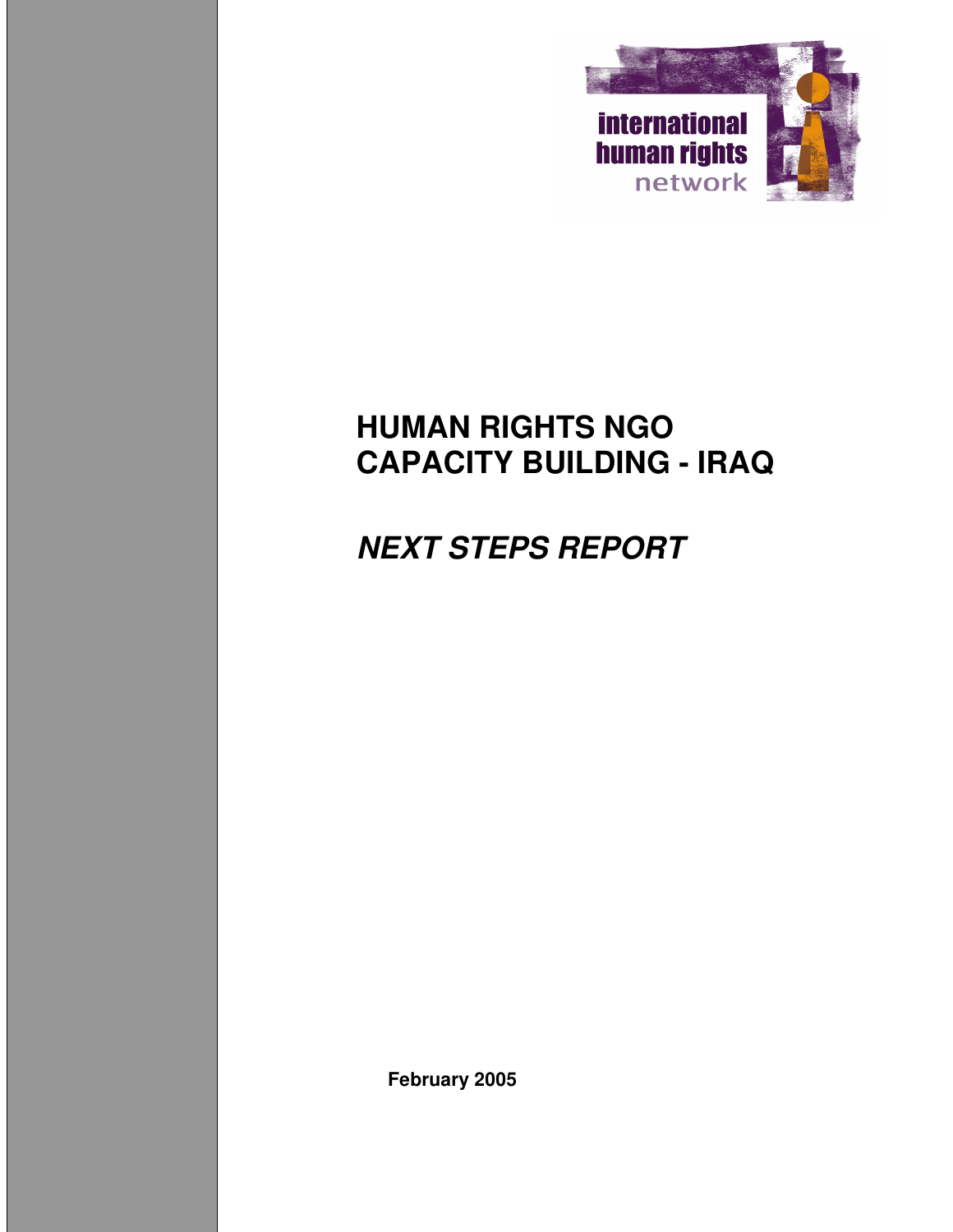# **Executive Summary**

This Report by the International Human Rights Network follows on a capacity building and needs assessment programme undertaken in December 2004 in Amman with a cross-section of Iraqi human rights defenders (both individual activists and NGO members).

The report outlines the findings and recommendations arising from the Amman discussion process. While it is primarily compiled for the UK Department for International Development as the funder of the Amman Programme, it is also written with other actors in mind. This includes not only donors or implementers engaged in supporting Iraqi human rights NGOs, but it also aims to contribute to a wider debate among Iraqi NGOs regarding their own input into the development of their capacity.

Support to build capacity of Iraqi human rights NGOs is both needed and forthcoming from multi-lateral and bi-lateral donors as well as from the regional and global human rights community. However, for this support to achieve positive impact and produce sustainable results, key lessons from similar contexts elsewhere need to be applied.

The report outlines the process by which a cross-section of Iraqi human rights defenders were selected for participation in the Amman programme and identifies key features of the context within which they are working. Recommendations are designed to address core needs identified in the resulting discussions.

These include principles to guide the provision of support in this context, as well as examples of processes or mechanisms by which respect for these principles might be assured. The imperative of meaningful co-ordination is highlighted along with the need to strengthen the credibility (in human rights terms) of both donors and beneficiary NGOs. Similarly support is needed for security strategies and tailored to other realities faced by Iraqi human rights defenders. There is a need to ensure Iraqi ownership of such international support programmes and to respect the right to participate in developing and implementing such support. Iraqi networking is a priority along with systematic, co-ordinated approaches to the range of human rights training now needed.

*International Human Rights Network* Glenboy House, Oldcastle, Co Meath, Ireland http://www.ihrnetwork.org Info@ihrnetwork.org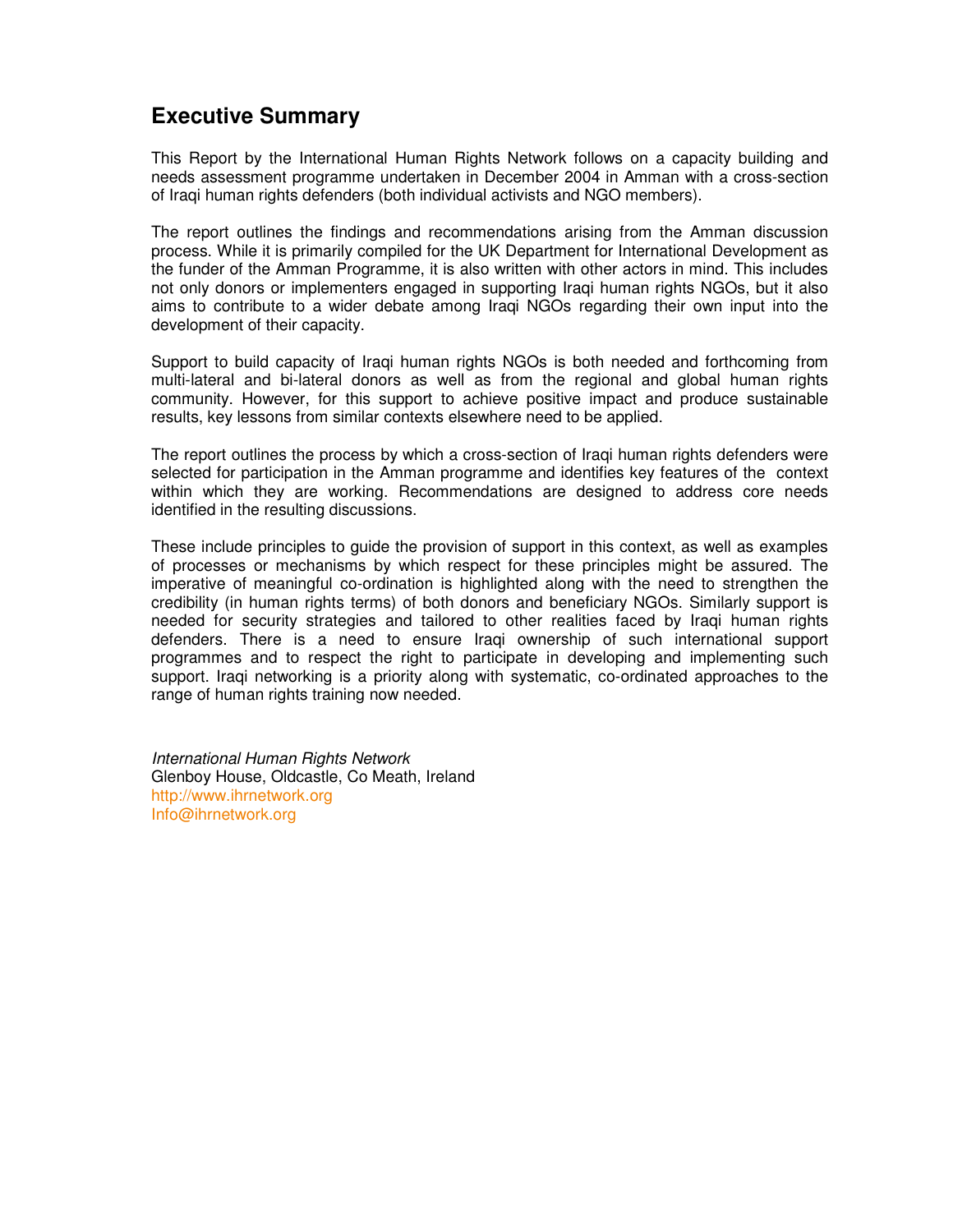# **Table of Contents**

- **1. The Objective**
- **2. The Process**
- **3. Challenges and Opportunities**
- **4. Initial Recommendations**
	- **4.1 Co-ordination**
	- **4.2 Donor credibility**
	- **4.3 NGO credibility**
	- **4.4 Security concerns**
	- **4.5 Tailored support**
	- **4.6 The right to participate**
	- **4.7 NGO networking**
	- **4.8 Co-ordinated training and materials**

# **5. Conclusion**

IHRN wishes to **acknowledge with appreciation** the contributions of: The team of Programme facilitators (Eva Issa Ismai'l Abu Halaweh, Kathleen Cavanaugh, Sha'wan Jabarin, Philip Leach, Esther Schaufelberger); Regional NGO resource persons; Authors who provided copyright clearance for materials used in the programme; The Jordanian National Human Rights Centre and British Council (Manchester and Baghdad); as well as the support of Ministry of Human Rights (Minister Bahktiar Amin, Ban Jamil Yousef and Danny Beyaa) and Ms Anne Clywd MP and researchers Nicole Pichet and Sarah Montgomery.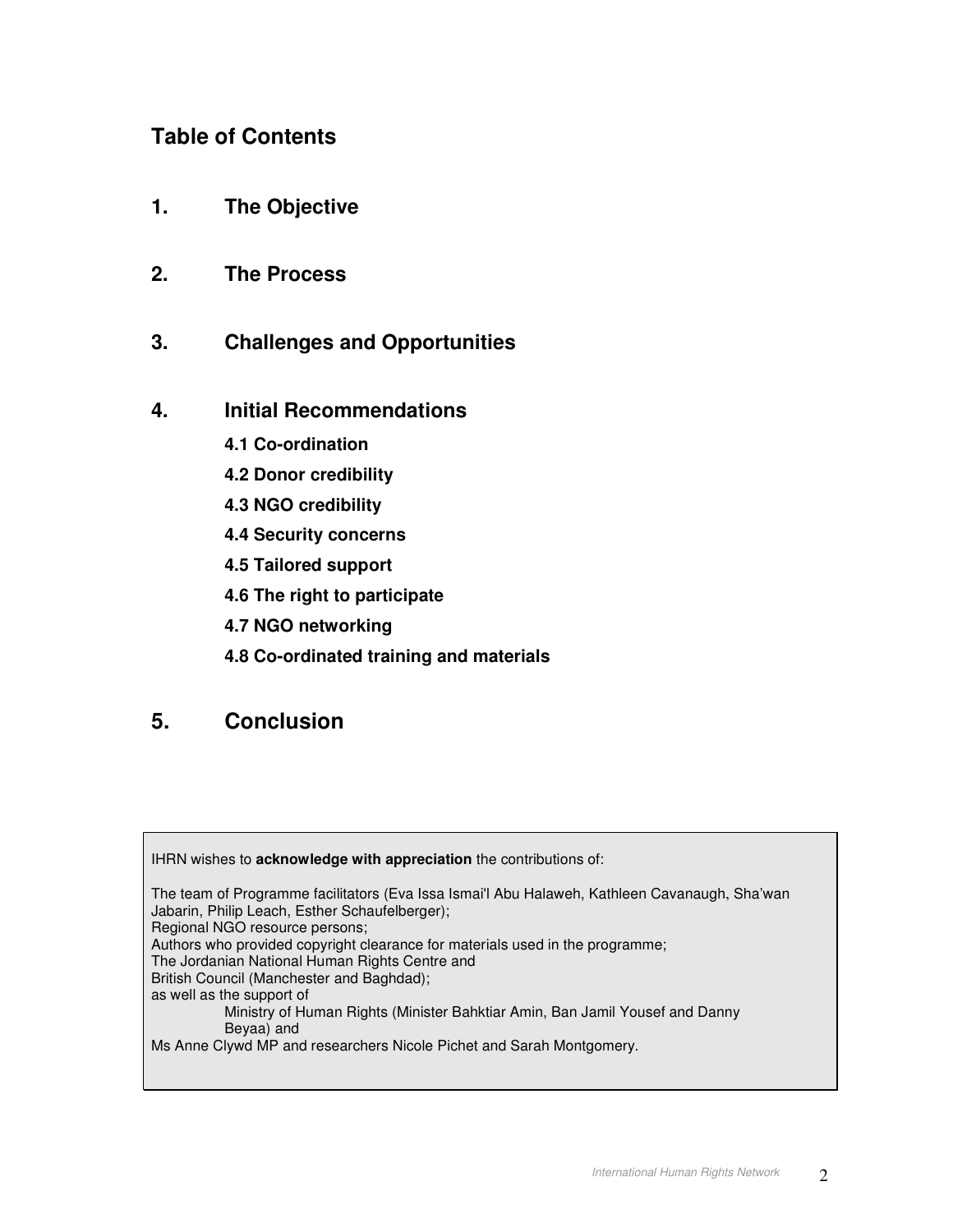# **1. The Objective**

In summer 2004, IHRN was invited by the Office of Special Envoy to the Prime Minister on Human Rights in Iraq and the Iraqi Ministry of Human Rights, to explore options for capacitybuilding with human rights non governmental organisations (NGOs) and activists of Iraqi civil society. The overall aim was to strengthen the capacity of indigenous Iraqi NGOs established to promote and protect the human rights of Iraqis and to facilitate them in identifying areas for future support.

It was agreed in autumn 2004 that IHRN would design and facilitate the **initial step in a process of** *participatory* **capacity building** and contribute to deliberations on how future capacity building should be taken forward by others. 1

An initial four day programme took place in Amman, Jordan from 10-13 December 2004 with 28 Iraqi and wider Arab region NGO representatives together with a team of international facilitators and invited guests representing UN agencies, international human rights NGOs and donor representatives. Details on the Amman Programme are available on the IHRN website.<sup>2</sup>

The Amman discussion process was designed by IHRN in a manner that encouraged participants and the larger number of applicants for the programme, to identify their own needs and priorities for support. Based on the Amman process to date, this report recommends ways in which such support can be tailored to be of maximum positive human rights impact identifying options for *Next Steps*.

This report is therefore addressed to the range of Iraqi, regional and international actors who are considering, planning, or continuing to provide, support to Iraqi human rights NGOs. As an initial step in a process, the Amman Programme was not intended to seek consensus among participants. While this report draws on the discussions and feedback provided by all the key stakeholders in the Amman process, responsibility for its content rests with IHRN.

Section 2 outlines key steps in the process leading to, and during the Amman programme. Section 3 outlines the challenges and opportunities identified by participants. Section 4 draws together recommendations that may assist in future programme planning.

## **2. The process: what is meaningful participation?**

Drawing on the lessons identified by IHRN from other conflict situations, the design and delivery of all aspects of the Programme were premised on a number of key principles. As will be seen in section 4 recommendations, meaningful participation is a central issue for future support as both a means to stimulate change, and as an end in itself. Recognition of this has practical implications including the future allocation of resources.

The following steps were taken to ensure as far as possible that a representative **crosssection of Iraqi civil society** participated in the Programme. In addition, these steps were taken to **maximise participation and therefore relevance** of the programme.

<sup>&</sup>lt;sup>1</sup> The IHRN core team comprised Patrick Twomey (Programme Director), Shane Kelleher (Researcher), Mary Davila (Administration, Ireland) and Mais Khleifat (Administration, Jordan).

<sup>2</sup> Key materials developed for the Amman participatory process are available on http://www.ihrnetwork.org such as the Invitation to Apply disseminated for the Programme; Participant Application Form; Pre-Reading Materials (overview); Programme Outline; Facilitators (overview) and Evaluation Form. Further information can be obtained from info@ihrnetwork.org.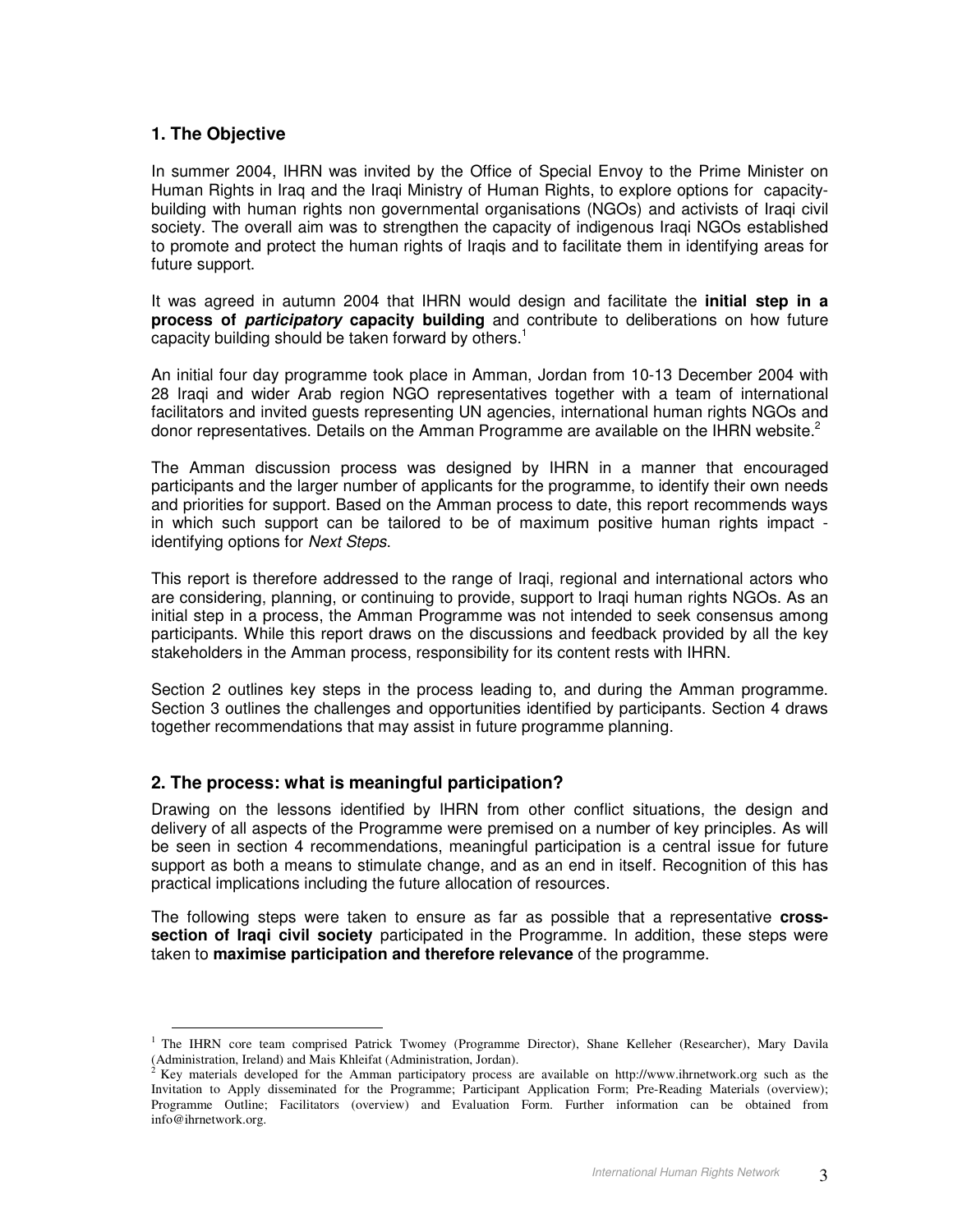An application process was designed to inform Iraqi civil society about the Programme and to ensure that the participants selected represented a cross-section of Iraqi civil society in terms of substantive human rights specialization, range of experience, gender and region.

 A call for applications was used to invite relevant Iraqi individuals/NGOs to express interest in participating in the Amman Programme. A briefing note in Arabic and English was circulated through websites, relevant listservs (eg Relief-web, HR Professionals etc)and through over 200 relevant IHRN contacts (international, regional and local) inviting them to circulate the call for applications and on its website.

UN Agencies including UNDP, OHCHR, UNIFEM, UNHCR, UNICEF, IRIN-OHCHA and UNOPS as well as the UN Non-Governmental Liaison Service (NGLS) and all NGO focal points within branches, agencies and programmes of the United Nations were requested to circulate the briefing note to their contacts in Iraq. As were International human rights NGO's including Amnesty International, Human Rights Watch, the Euro-Mediterranean Network of Human Rights and others with networks in the region and Iraq as well as development agencies of key donor states.

Iraqi academics based in universities in Iraq, the United Kingdom, the United States and Australia also engaged to transmit the call for participants, as well as University research projects relating to Iraq such as The Harvard Iraq Research and Documentation Project and Johns Hopkins Iraq mortality study.

At the regional level, all Arab NGO's with UN consultative status were contacted directly and other NGOs were reached through established IHRN contacts in the region. Networks of regional human rights institutions including the Cairo Institute for Human Rights Studies in Egypt and the Arab Institute for Human Rights in Tunisia were also utilised to reach potential participants.

At the local level, scores of individual Iraqi human rights activists, women's rights groups, journalists, trade unionists, academics and other members of Iraqi civil society were directly informed about the Iraq Programme, including a list of NGOs provided by the Iraqi Ministry of Human Rights.

 NGO's/activists in Iraq who expressed an interest in participating in the Programme were sent an application form. The form was designed to facilitate selection of final participants as well as to provide early indications of challenges and substantive gaps identified by applicants themselves. The form contains three sections: seeking a description of the NGO, a description of the proposed participant and examples of the current challenges facing the NGO. The Form also served to help identify a cross-section of participants and encouraged applicants to consider and identify key concerns and challenges confronting them in their work so that the Programme agenda could be tailored to meet those challenges and needs. The detail provided in the returned forms varied considerably, with some containing comprehensive and detailed answers, while others were poorly completed. This divergence itself helped indicate capacity issues.

Approximately one hundred requests to participate and completed applications were received. IHRN reviewed the application forms and CV's provided and selected 25 participants on the basis of the criteria set out above. The list of selected participants was communicated to the Iraqi Ministry of Human Rights and the British Council.<sup>3</sup> Profiles of the twenty-five selected participants and a summary of the challenges identified by them were sent to the team of Facilitators shortly after completion of the selection process to enable them to tailor the content of their individual workshops.

<sup>&</sup>lt;sup>3</sup> All 25 selected participants attended the Programme and a reserve list did not need to be called upon.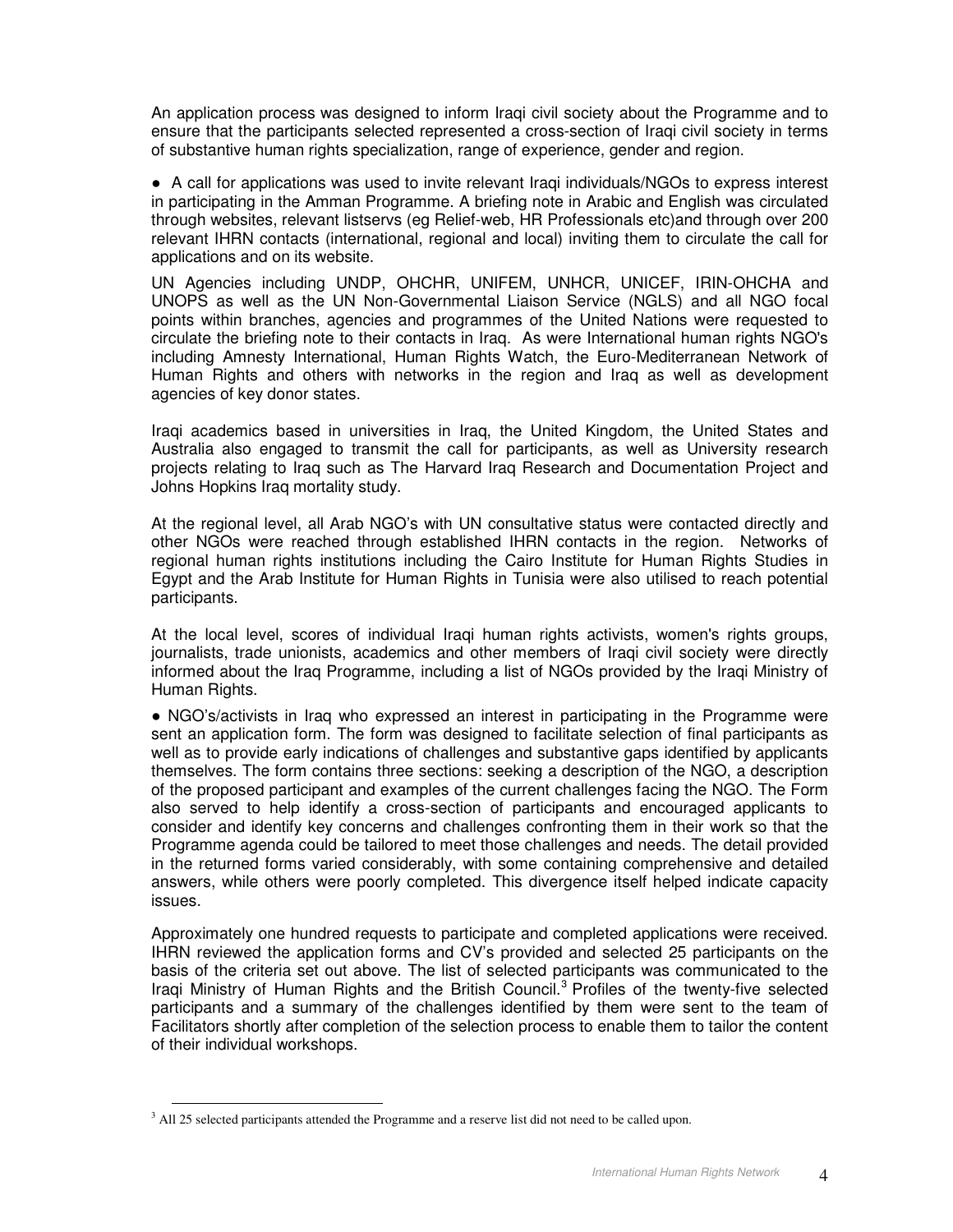Unsuccessful applicants were advised that they could not be included in the Programme in Amman. It was emphasised that this was not a 'judgment' regarding their organisation and that they would be kept informed of future capacity building programmes and receive a copy of this report and other materials arising from the Amman Programme. Equally, it was stressed to participants that selection for participation in the Amman programme was not an endorsement by IHRN or the programme funders. For that same reason no programme certificates were awarded.

> The selection of participants was intended to maximise the likelihood that participants would provide a real picture of current needs across Iraq. Thus, a number of less developed NGOs and less developed applications were specifically selected in order to ensure a more representative balance of experience, region etc. That said contact with and travel from a number of regions was not feasible in December 2004.

> Lead-in time: An Application process of this nature requires a minimum of two months lead-in time and dates were selected to avoid overlap with the Iraqi election period.

The following is an overview of the profiles of the selected Iraqi Participants.

#### **Gender**

The 25 Iraqi participants included 18 men and 7 women. The ratio of male to female applicants was higher than the ratio of male to female selected participants.

#### **Professional Profiles**

Participants included staff with Iraqi NGOs or local affiliates of human rights INGOs, academics, lawyers, students, teachers, journalists, doctors, working within organisations on a volunteer or paid basis or as independent human rights activists. Many applicants (particularly those from Iraqi Kurdistan) already had several years experience of activism on human rights issues. In contrast, some applications were received from the Centre and South of Iraq from NGO's established as recently as 2004. In some cases applications with more detailed were received from newly established organisations highlighting a need to guard against number of years in *existence* being equated with *expertise.*

#### **Regional Background**

The participants were drawn from throughout Iraq including Baghdad, Basra, Babylon/Hilla, Nassyria, Mosul, Dohouk, Erbil and Sulamainiyah. Reaching potential participants in rural areas and cities affected by military operations during November/December 2004 highlighted the communications and access challenges faced.

#### **Specified Human Rights Priorities**

In their application forms applicants variously prioritised the human rights of a particular group (such as women, children, ethnic or religious minority) or a particular issue (such as press freedom) often on the basis of their own personal background – women' rights were uniformly raised only by women etc. Most of the applications from NGOs highlighted activities across a broad range of human rights issues. In discussion this was highlighted by some participants as a weakness - a lack of clearly defined "vision" or mission of Iraqi human rights NGO's. In particular, it appears that diverse lists of NGO priorities may not be arrived at on the basis of systematic assessment of needs, identifying who else is active in addressing particular issues etc.

#### **Selection of Arab Region Participants**

Over thirty human rights organisations throughout the Middle East and North Africa were invited to apply to participate in the Programme and to share their experiences with the Iraqi participants in Amman. These included human rights NGO's in Jordan, Israel/Occupied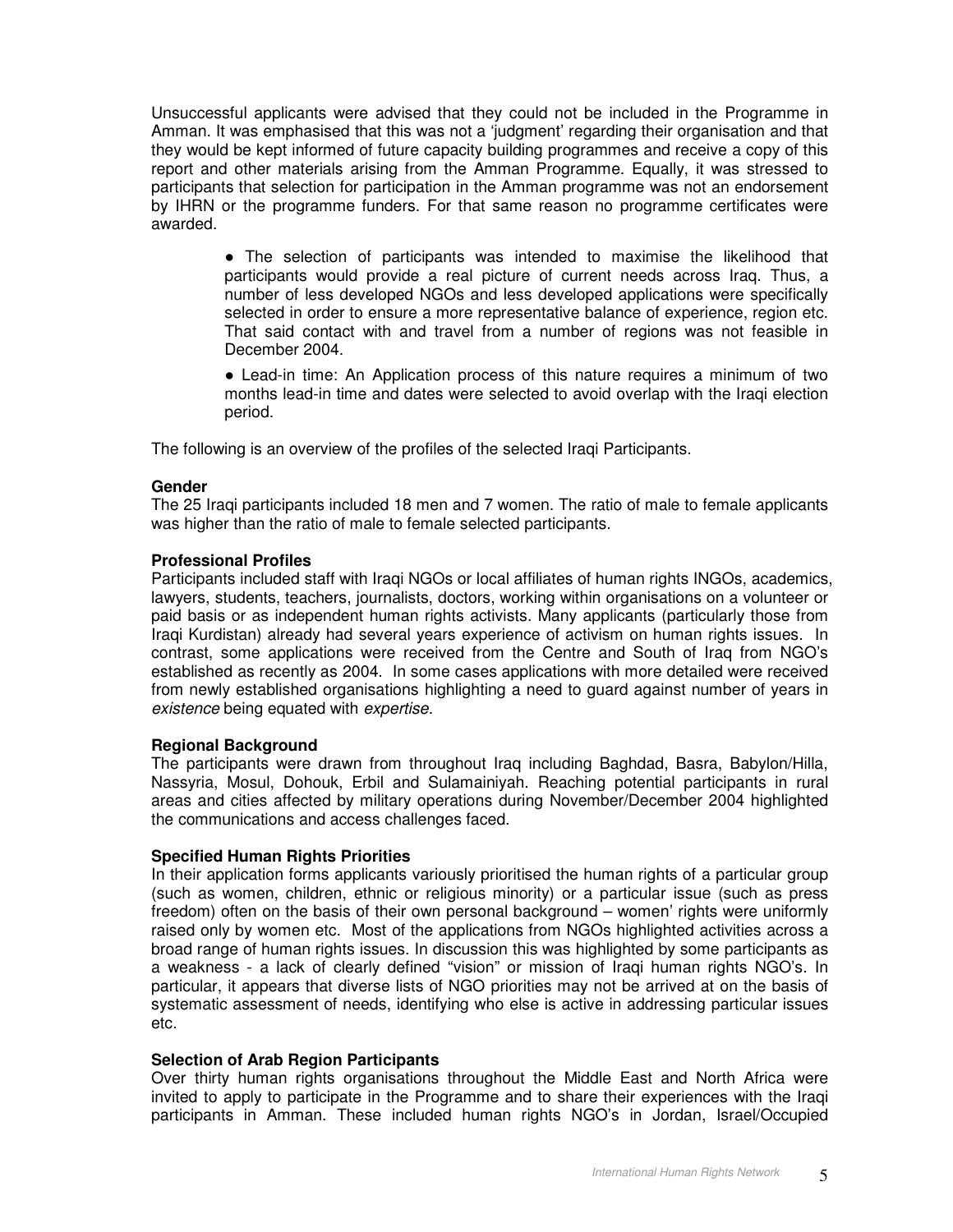Territories, Egypt, Lebanon and Tunisia. All of these regional organisations were invited to play an active part in workshop discussions and relay lessons learned from their NGOs.

Selected regional participants included a representative of the Cairo Institute of Human Rights Studies (one of the key centres for human rights research in the Arab region) and Al-Mezan (a human rights NGO based in the Gaza Strip). A number of regional NGOs who were unable to participate in this programme expressed interest and willingness to assist Iraqi NGOs in the longer term (see section 4 recommendations).

In addition, to selecting a cross-section of Iraqi human rights activists, steps were taken to ensure that the programme was both **participatory** and maximised its **relevance** to priorities and needs identified by the participants themselves. These steps included:

> Using the Application Form a means of having applicants identify in advance their current strengths, main challenges and needs, previous training delivered or received;

> Ensuring a balance between pre-planned Programme sessions flexible adaptation according to the direction of the initial discussions;

> Confirming the team of facilitators after application forms had been reviewed. Selection of Facilitators was on the basis of IHRN's familiarity with their work and the relevance of their background/skills to the challenges/needs identified by the Iraqi participants in the application process. The team selected included human rights academics and NGO activists from Ireland, Britain, Jordan, Palestine, Switzerland and the USA. Each international facilitator was paired with an Arab region counterpart. Terms of reference stipulated a lead facilitator and assigned specific roles to each.

> Finalising advance reading materials in light of issues raised in the application forms and sent to all selected applicants to ensure that there was a common starting point for discussions in Amman;

> Combining different training methodologies on the basis of participants' capacities, balancing the need to provide a solid foundation for discussions while also allowing maximum interaction. 4

> • The role of facilitator (as distinct from trainer) was explained to participants in the application process and again at the outset of the programme. Evening debriefing sessions among facilitators meant that necessary adjustments to the Programme were made to take account of needs of participants identified by the facilitators during the Programme;

> A detailed Evaluation Form encouraged participants to comment on delivery and content of each individual session of the Programme;

> Central to participation was the team of Interpretation, Translation and Administrative Support Staff: The programme was conducted in a combination of Arabic and English with simultaneous translation. Interpreters were selected on basis of previous work with IHRN, their knowledge of human rights terminology and previous experience. All interpreters were provided with the programme's prereading.

<sup>4</sup> A variety of facilitation techniques were used in the Programme itself including plenary discussions, small group discussions, SWOT analysis, a field visit, brainstorming and mini-presentations. In addition, case studies based on participants' direct experience (e.g. Al-Mustansiriya University / John Hopkins war mortality study) proved concrete and direct, while fictitious ones (workshop exercise on campaign on election law) also saw frank discussion among participants who interacted constructively despite some strongly held divergent views.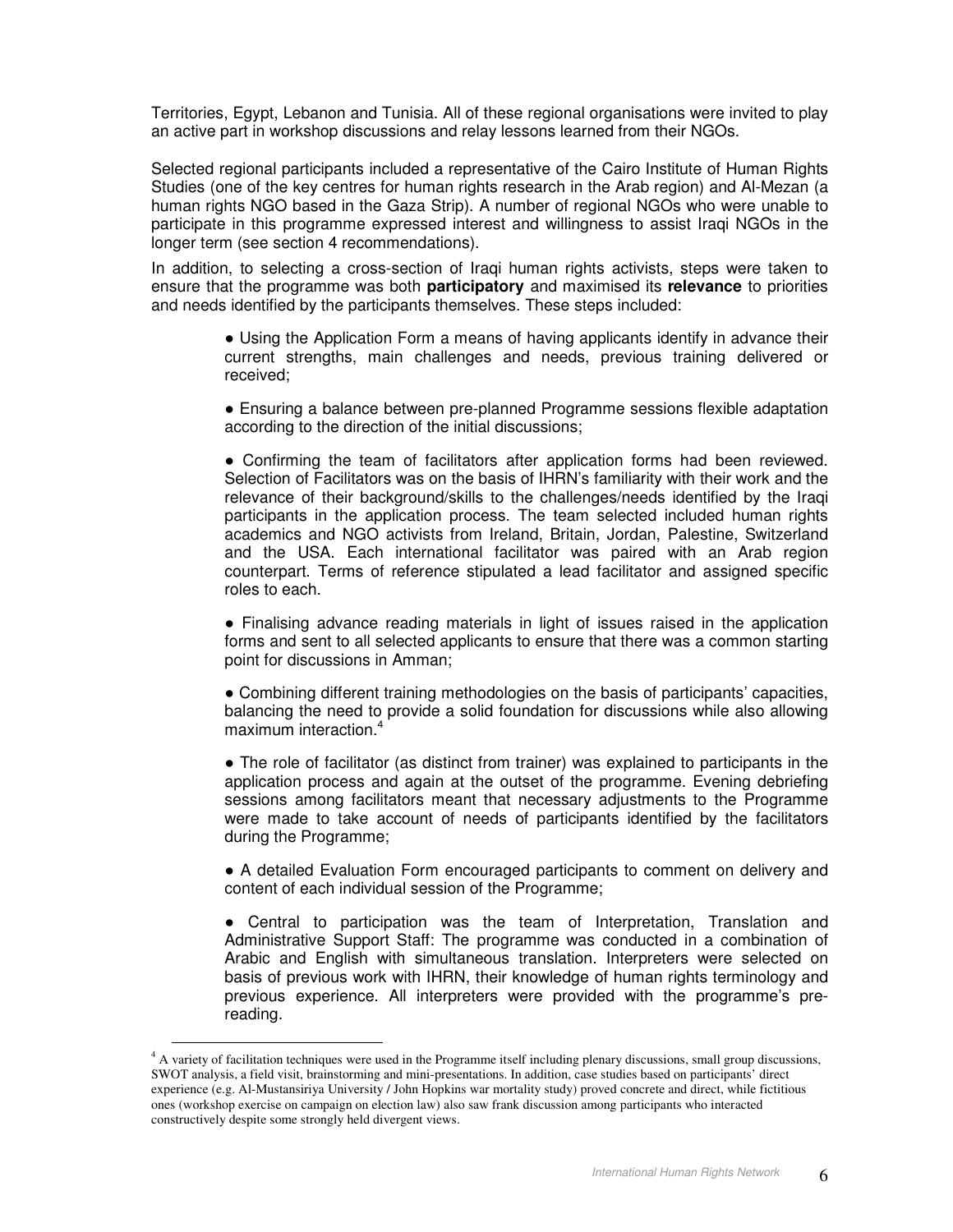Networking was facilitated throughout by optional evening sessions by participants and by a number of human rights NGOs, both international and regional, which were facilitated in presenting their work to participants. A range of international agencies and donors working on Iraq were also invited to participate in a Round Table discussion on the final day of the Programme at which participants outlined priority areas for support.

## **3. Challenges and Opportunities**

Central to the Amman programme was a discussion on the environment and conditions in which local human rights actors seek to function.

Recent years have seen exponential growth in the number of NGOs in Iraq, including those specifically asserting a human rights approach to their work. This development has triggered a widespread debate on questions relating to distinctions between state and non-state actors, between human rights NGOs and other non-state actors and related issues of NGO legitimacy.

This debate has taken place against the backdrop of some 2000 NGOs being officially registered with the Iraqi Ministry of Planning under "Association Law Number 45". While, it is entirely appropriate for there to be some form of registration system for NGOs for taxation and similar purposes. However, the system of registration of NGOs originally introduced by the Coalition Provisional Authority, has drawn criticism from some as being a threat to the very essence of NGOs. Follow-up recommendations consider how fears such as these should be addressed to develop constructive NGO-Government relations.

While considerable consensus existed in the Amman discussions regarding key challenges and opportunities – *experiences vary* or are *seen to vary* by a number of factors such as by region (North and South), by location (urban versus rural) or by virtue of the specific characteristics of an NGO. This highlighted the subjectivity of what constitutes a strength, weakness, threat or opportunity in the context of human rights NGO work. Indeed, factors some perceive as a strength are seen by others as a weakness (e.g. the rapid growth in the number of NGOs in Iraq). Other factors can simultaneously be a threat and an opportunity depending on circumstances (e.g. the current high level of donor commitment to fund the Iraqi human rights movement).

With these caveats in mind, the following opportunities and challenges were among those identified in discussions:

## **3.1 Opportunities**

• Human rights organisations now exist in all parts of Iraq, including those specialising on particular groups/issues (eg women's rights) and function despite the real difficulties of working in Iraq

 Establishment in Iraq of activists' groups representing particular professions e.g. lawyers or journalists

- Considerable public trust in NGOs as being credible (particularly in relation to elections)
- Strong levels of participation by Iraqi women in public decision-making
- Support of international human rights organisations (financial and moral)
- International co-ordination by donors
- Capable and enthusiastic staff who believe in human rights principles and the principle of non-profit-making 'voluntary' organisations
- The considerable experience of groups from Iraqi Kurdistan, who are increasingly enabled to carry out their work by public authorities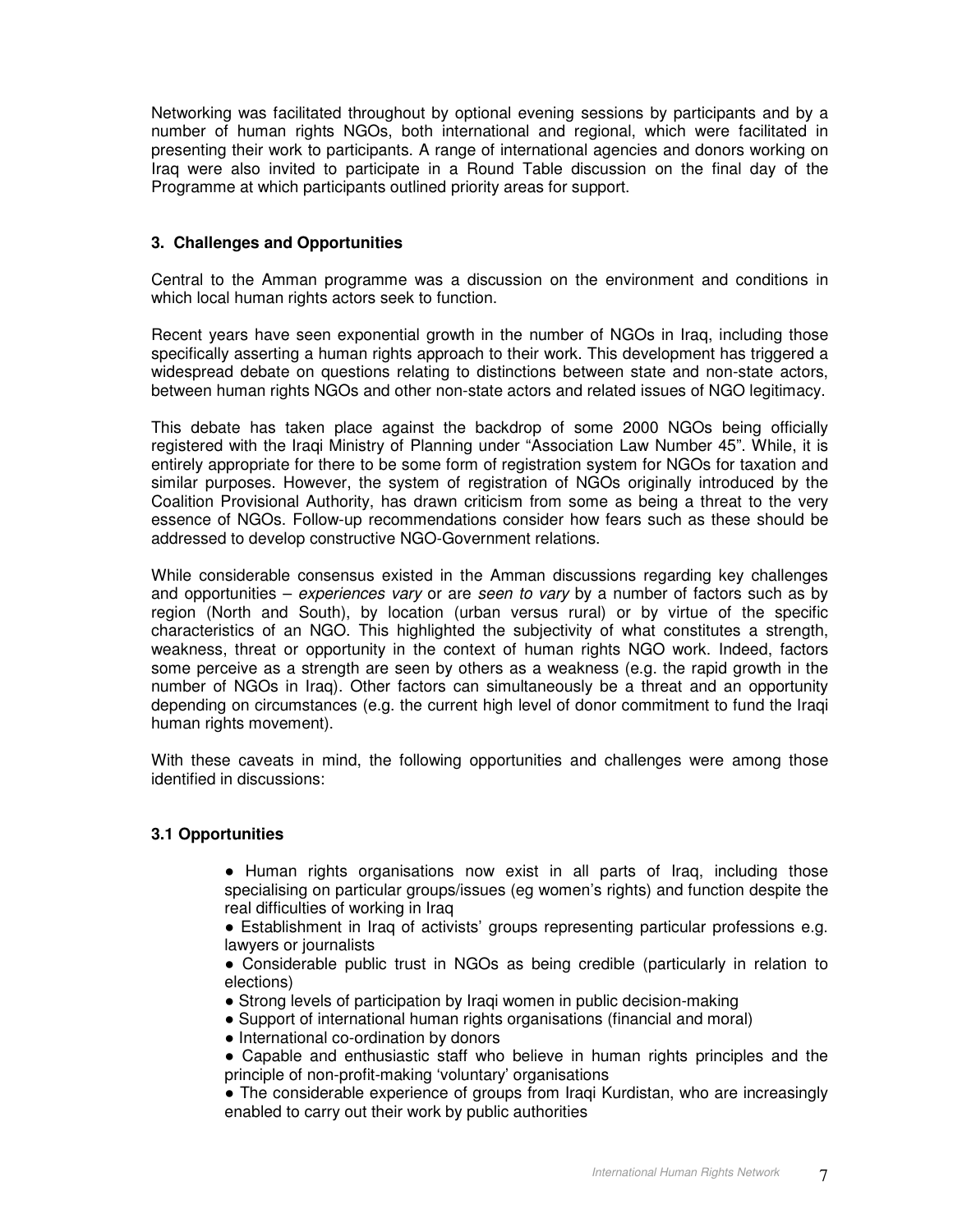Potential support for NGOs from government bodies

• Readiness of NGOs to share knowledge and ideas and the potential for alliances amongst the large number of NGOs

• The opportunity presented by new government structures for the human rights community to influence matters

• Receipt of financial support from the Iraqi public

 Opportunities to contribute to the forthcoming election process and the drafting of a new constitution.

#### **3.2 Challenges**

 Ensuring independence of NGOs from government and/or political parties and/or occupying forces

 Addressing low public awareness of human rights and understanding of their universality

Divergent regional human rights needs and priorities

 Accusations by authorities that human rights represent a 'foreign' agenda, cynically being used as part of the subjugation of Iraq, especially when promoted by the occupying forces

• State and non-state actors, from insurgents to occupying forces threaten human rights work, through targeted assassination of certain professions, seizure of materials, denial of access to investigate alleged human rights violations etc

 Varying by region and over time, all actors involved in the current conflict are reported as labeling human rights actors 'enemy collaborators' when NGOs seek to raise questions about their conduct.

• Need for a supporting role by e.g. the Ministry of Human Rights or the Ministry of Women, or a national human rights institute

• Need for equality between North and South in Government engagement with the human rights community

• Need security: the necessity for the Amman programme to be held outside of Irag serves to highlight the security challenge faced by NGOs in safely undertaking activities. In part a consequence of the security situation many NGOs find themselves acting as service providers acting in lieu of effective state structures in delivery human rights.

 The deteriorating security situation (including a particular threat to women activists and students)

- Threats from government/political parties
- Increased fanaticism

• Need to address opinion of the public of NGOs - Those supported financially by international organisations are sometimes seen as collaborators

• Need to address issue of groups opposed to human rights constituting themselves as NGOs as a cover for their activities or to avail of NGO status as a tax efficient means of doing business

- Need to define clear NGO objectives
- Need for co-ordination between NGOs
- Need to apply the principle of indivisibility of human rights, such as failure to treat very basic needs (eg housing etc) as human rights
- Need to represent vulnerable groups
- Need for specialised training given current lack of expertise/experience/capacity of some NGOs
- Some NGOs work on basis of self interest, working only within a specific region for a specific group;
- Need key written materials
- Need financial support, equipment and resources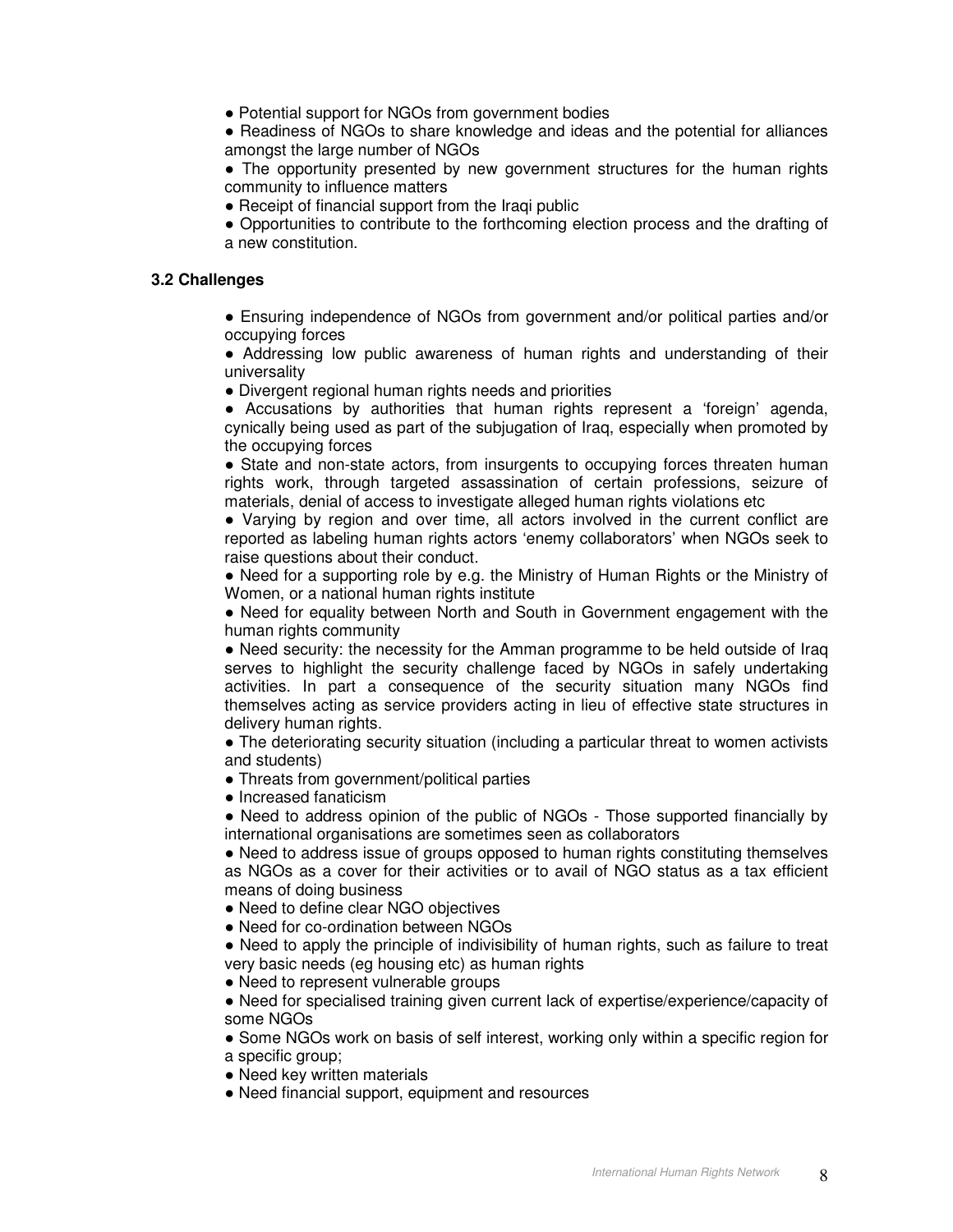• Practice of paying per diem for training participants has established a culture in which money for participation has come to be expected

 International organisations are not aware of, and therefore don't engage with, all of the existing NGOs

 Need media coverage of key human rights issues and address negative media coverage

• Poor national communication systems

• Need to address criminal law restrictions on journalists

• Need to address the existence of emergency laws which conflict with international human rights standards; and the behaviour of actors which see themselves as above the law – Iraqi or international

• International organisations are not aware of, and therefore do not engage with, the full range of existing NGOs.

## **4 Recommendations**

The Amman programme was an initial step in what should be an on-going, co-ordinated process to support capacity building of Iraqi human rights NGOs. The challenges and opportunities identified in application forms and discussed in Amman form the foundation for these initial recommendations, which are by no means comprehensive. They are addressed to those planning future support to capacity-building of Iraqi human rights NGOs as donors or programme implementers.

For real impact and sustainability, meaningful co-ordination, coherent standards and a longterm accompaniment should be planned by external funders and human rights partners. Support needs to comprise not only financial assistance but also active political solidarity for Iraqi Human Rights Defenders.

## **4.1 Co-ordination**

4.1.1 Among the many challenges faced in addressing the human rights situation in Iraq is the influx of numerous actors and the need to avoid duplication in designing and implementing capacity building support for Iraqi human rights defenders.

It is recommended that co-ordination of support take place throughout the programme management cycle. This includes, in the immediate term, a co-ordinated process of needs assessment. Already, disparate and ad hoc needs assessments are taking place which drain time and resources from NGOs by duplication. Similarly, co-ordination should be systematic so as to pool lessons learned from such needs assessments and programmes. Co-ordination needs to be led by Iraqi, regional and international technical experience in human rights NGOs capacity-building.

A priority at this stage is to enhance the understanding of the distinct, but complementary, roles of human rights NGOs and government in a democracy. In this context, while it is appropriate that a responsible Ministry maintain an overview of NGOs, human rights issues areas not adequately addressed etc, this needs to be handled with care to ensure this does not become inappropriate control of legitimate civil society activities. While efforts will be made to strengthen the newly elected central government in Iraq, this should not be confused with encouraging inappropriate dependence by NGOs on state authorities. Despite the administrative convenience of channelling support to civil society through a Ministry, fundamental problems arise from a ministry being, or perceived to be, gate-keeper of funding for civil society. Needs assessment, funding decisions, evaluation etc of Human rights NGOs are in principle not appropriate roles for a Ministry in the Iraqi context. In the first instance NGO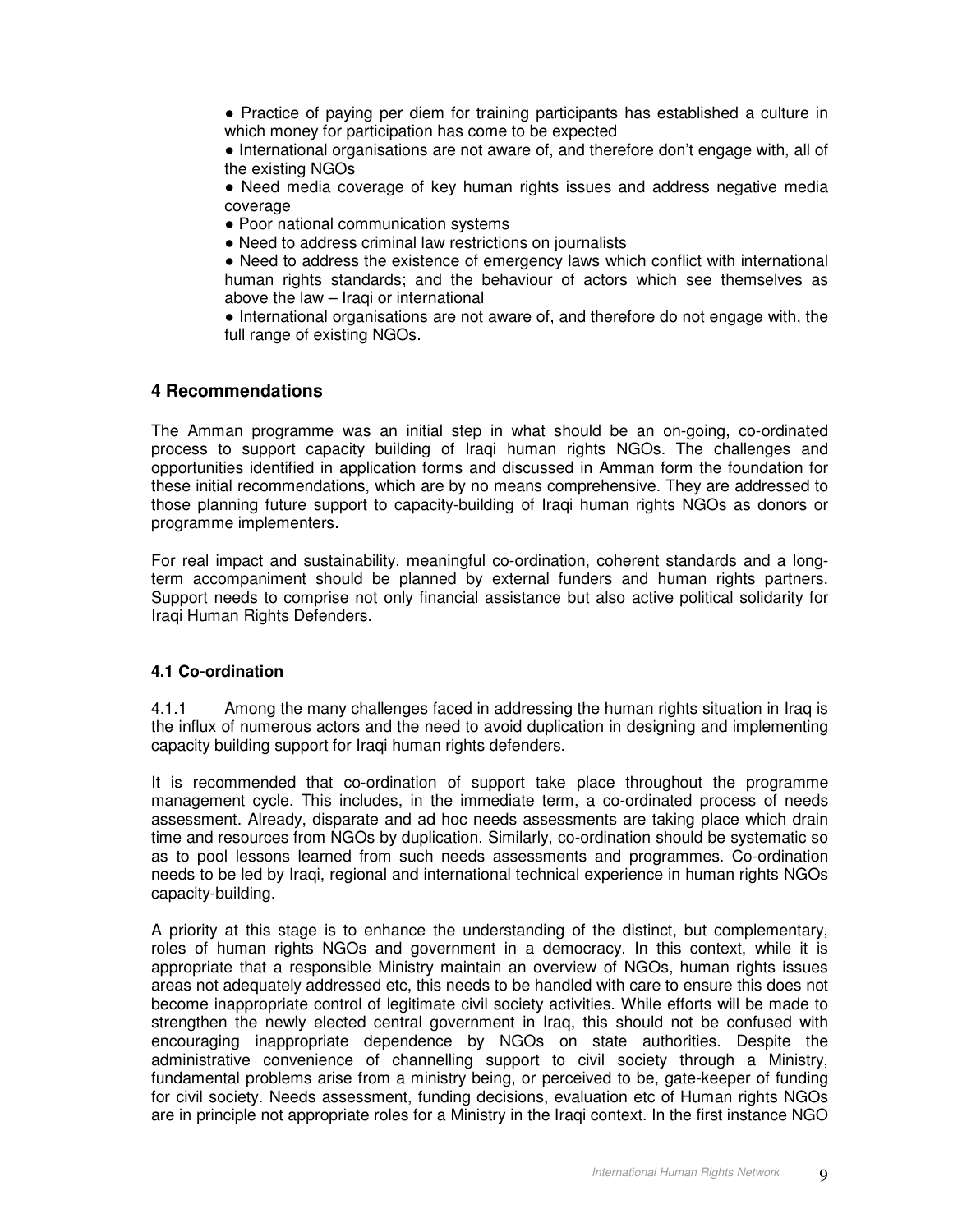confidence needs to be built by including independent input into decision-making process which affect NGOs and support to NGOs should seek to encourage appropriate co-operation between them and Ministries and other state bodies.

There is an important role for OHCHR to play in such processes. It recently took the welcome initiative of co-hosting (with the Iraqi Ministry of Human Rights) a meeting on "Mapping Human Rights Activities for Iraq".<sup>5</sup> The meeting intended to address support needs of both state institutions and civil society but was explicitly premised on the assumption that the Ministry had conducted a human rights capacity needs assessment. <sup>6</sup> Given the capacity challenges of the Ministry itself, this is a significant assumption. As regards NGO needs, the participants in the Amman programme were unaware of an assessment of their needs having been conducted and unaware of the Geneva meeting. They have written to OHCHR to express their concern at the apparent missed opportunity for a participatory process. OHCHR and other intergovernmental agencies appropriately have Iraqi Ministries as key counterparts for state capacity building. However, it is recommended that consideration be given to identifying or developing non-governmental channels for support to Iraqi human rights NGOs (see below).

## **4.2 Donor Credibility**

Particular care is needed to ensure that donors do not, and are not perceived to, dictate the human rights agenda in Iraq. That would be counterproductive given the political reality whereby human rights and democratisation in Iraq is challenged as a 'foreign' agenda. Support needs to be pro-actively demonstrated as being based on good faith commitment to positive human rights change. This will be particularly important for the credibility of human rights funding provided directly or indirectly by occupying states. There are a number of ways to work towards this, including:

> Early consideration of a Donor Code of Conduct. This should draw on experience elsewhere, be drafted by a joint committee of civil society and donor representatives; and include mechanisms for monitoring and mediation where disputes arise on programmes. The content should be founded on the most relevant principles of human rights, including the minimum standards acknowledged by the UN General Assembly in Resolution on Human Rights Defenders (HRDs)., including the fundamental recognition of "the right and the responsibility of individuals, groups and associations to promote respect for and foster knowledge of human rights and fundamental freedoms at the national and international levels."7

> Enhancing that confidence that external funding does not itself undermine independence of NGOs by mechanisms for programme funding such as substantive Advisory Groups comprising credible Iraqi and international individuals and institutions.

> Ensuring that donor support reinforces an understanding of the compatibility of Islam and internationally recognised human rights standards.

<sup>5</sup> OHCHR, Geneva, Switzerland, 13 – 14 December 2004, provisional programme and background briefing note for the meeting. "The United Nations Office of the High Commissioner for Human Rights (OHCHR) wished to emphasize its role in serving as a focal point for the different actors in the field of human rights in Iraq. Interested donor Governments, international NGOs, and other civil society actors involved in human rights activities in Iraq were invited to the meeting to discuss their respective engagement in Iraq."

<sup>6</sup> For example, *Session 4: "*Strengthening the national human rights protection system-focus on civil society". The briefing note points out that "The meeting is organized in close consultation with the Iraqi Ministry of Human Rights. The meeting does not intend to identify Iraqi needs but it is assumed that such needs assessments have been undertaken already with Iraqi stakeholders. Participants in the meeting would now be exchanging information on how they will respond to those needs."  $<sup>7</sup>$  Declaration on the Right and Responsibility of Individuals, Groups and Organs of Society to Promote and Protect Universally</sup>

Recognized Human Rights and Fundamental Freedoms, General Assembly Resolution 53/144 A/RES/53/144, 8 March 1999.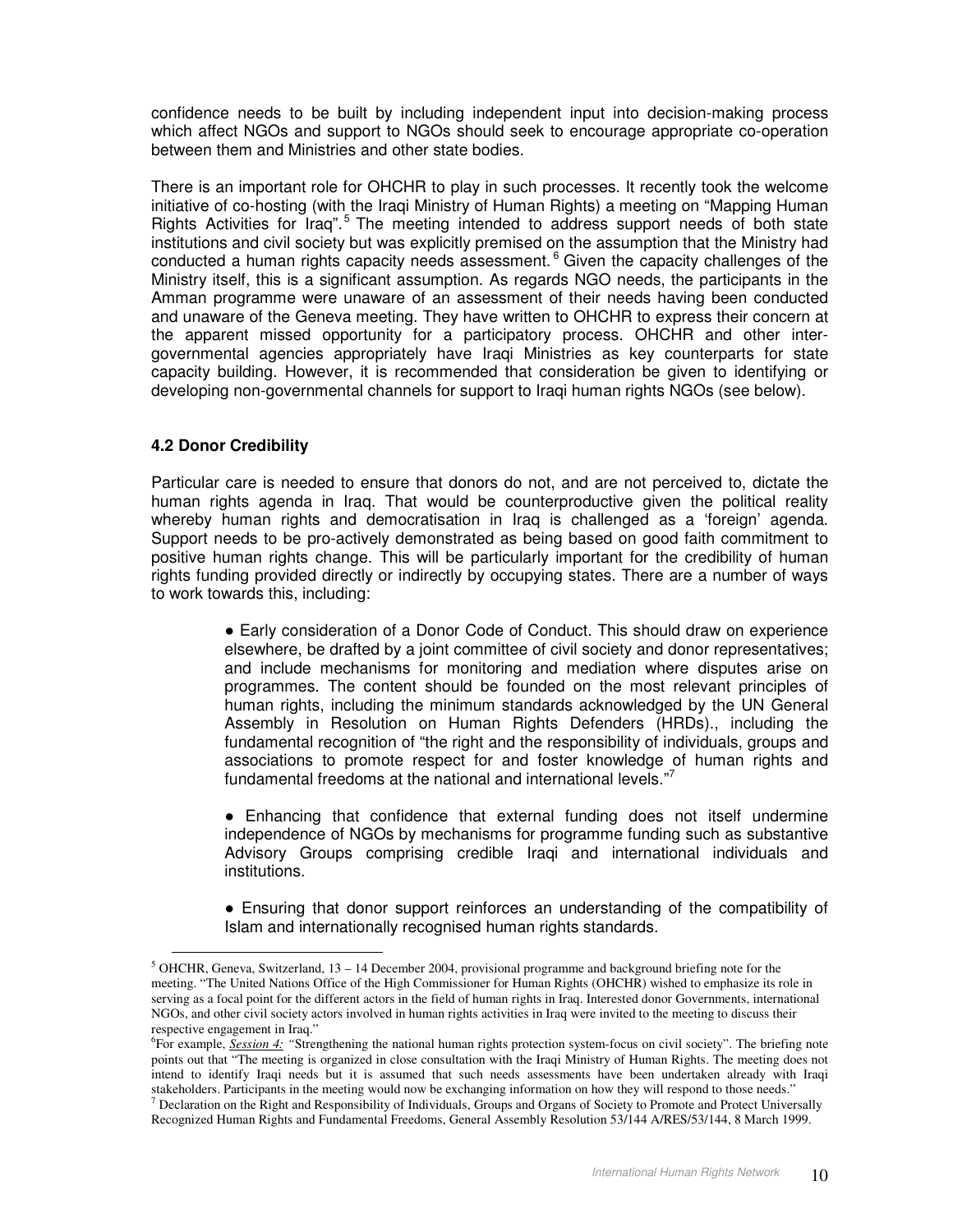Ensuring that funding of Iraqi human rights defenders by occupying states is matched by visible efforts to prevent, and combat impunity for, any human rights violations by their own forces. The most effective way to support the efforts of Iraqi human rights NGOs is for occupiers to visibly demonstrate their own commitment to the rule of law.

## **4.3 NGO Credibility**

4.3.1 Future support to Iraqi human rights defenders should entail fundamental questions about *appropriate NGO partners*? Support should be explicitly conditional on partners being truly non-governmental and committed to the universality and indivisibility of human rights. Human rights defenders must themselves respect human rights norms, respecting the rights of those they work with, and for, non-discrimination etc.

> • The principles of the UN General Assembly Declaration on Human Rights Defenders should be made widely known in Iraq, to the public at large, local, regional and national authorities and to Iraqi and occupying security forces. It is recommended that funders expressly adopt the Declaration as their guide to identifying appropriate partners.

> Given the polarisation of Iraqi society, human rights NGOs would face genuine challenges in developing peer review. They should, however, be encouraged to consider a voluntary Code of Conduct for any human rights NGOs active in Iraq (more specific than any code covering wider civil society), possibly linked to the process of development of the recommended Donor Code of Conduct.

> Support should not be limited to human rights NGOs in the classical sense. A holistic understanding of human rights issues and human rights defenders is needed so that all those who are central to ensuring respect for human rights are supported. Of particular concern are trades unions, teachers, journalists, medical professionals etc.

> • Support should be alert to groups that are not prioritised, because they are unpopular or disempowered and to issues whose human rights consequences are not properly understood (by donors or Iraqi civil society).<sup>8</sup>

4.3.2 Independent, systematic monitoring of the operation and impact of NGO registration, and related procedures governing Iraqi NGOs should be encouraged. Where unintended negative effects are identified, specific changes to improve the regulatory framework should be proposed and advocated.

4.3.3 Support to human rights defenders needs to be complemented by support aimed at raising public awareness of, and demand for, human rights and recognition of the legitimate role of human rights defenders. This awareness raising involves activities in which human rights defenders themselves, media, educationalists and government authorities have a significant role to play.

## **4.4 Tailored support**

4.4.1 While support of various kind is needed by NGOs in all parts of Iraq, donors should not confine support to more established Iraqi NGOs or concentrated in locations such as the

<sup>&</sup>lt;sup>8</sup> Of some one hundred application forms received as part of the selection process for the Amman programme, no applications prioritised issues such as the re-introduction of the death penalty, the human rights implications of current Iraqi privatizations, Iraqis in detention outside of Iraq etc.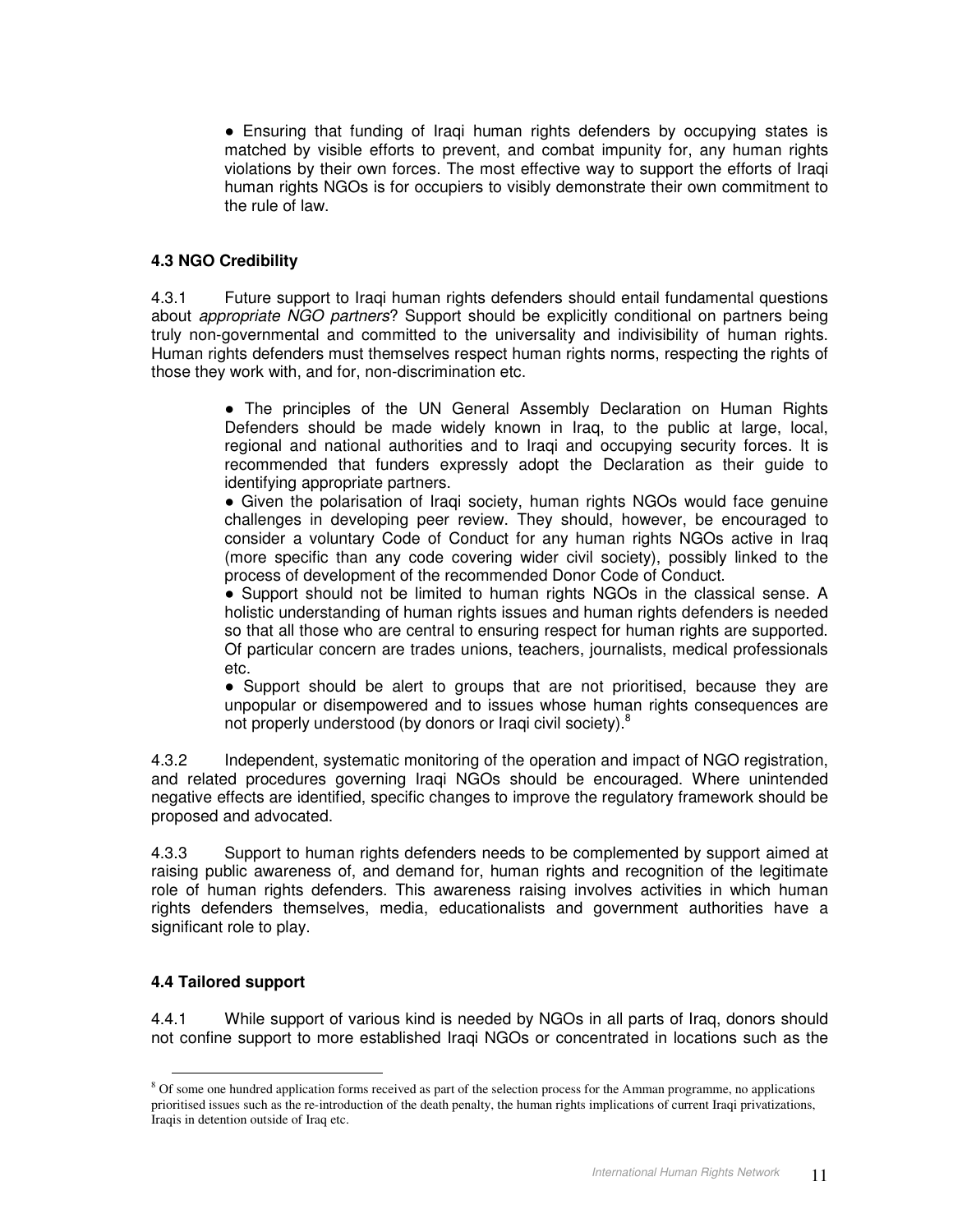North and Baghdad, encouraging a perceived 'elite' of donor-oriented NGOs. The risk that donors find themselves competing for access to a limited number of NGOs with the administrative and language capacity to meet donor procedural requirements raises concerns regarding absorption capacity, donor-dependency and sustainability. Given the fact that many Iraqi NGOs are a relatively unknown quantity, lacking a track record of project management, funding in the contest of Iraqi civil society should be acknowledged by donors as involving a higher risk than would normally be acceptable to donors and their taxpayers. While coordination and strategic planning is needed at national level for addressing duplication/gaps in support for Iraqi human rights NGOs, the wide variations in experience by region (e.g. North-South), location (urban-rural) gender, ideology etc mean that tailored planning is needed – not a 'one size fits all' approach. With this in mind:

> NGOs might be funded to undertake pilot activities, shadowed and supported by designated partner Arab regional or international NGOs, providing guidance in developing work plans, undertaking legal analysis of findings etc

> Procedural and reporting requirements should be the focus of specific support to new or less developed human rights NGOs.

> Absorption capacity of many Iraqi human rights NGOs is likely to be low, so small grant schemes as 'seed money' should be an option.

> Donor support to Iraqi NGOs should not be limited to funding their *activities*. At this stage of their development many, if not most, Iraqi NGOs need funds for operating costs (e.g. telecommunications, transport, premises, equipment, IT, staff). Programmes specifically addressing these needs would complement others that are likely to be more restrictive as regards such costs.

4.4.2 Support should encourage alliances and joint projects where feasible e.g. involving combinations of NGOs and law schools, NGOs and local Government etc. As well as the obvious networking advantages this may enhance accountability.

4.4.3 Care is needed to ensure that donor support for human rights NGO projects does not undermine other key institutions by siphoning talent from universities, local government etc.

4.4.4 A priority is for support to human rights defenders to take account of the full spectrum of legitimate activities that may be undertaken whether advocacy, campaigning, monitoring, litigating etc and not only education or training. Similarly support to human rights defenders should not result in them supplanting the State as service deliverers or providing charity instead of ensuring respect human rights. At the same time synergies need to be developed by local-level participatory programme-planning which includes local authorities concerns (the 'supply' side of human rights) and the concerns of human rights civil society (the 'demand' side). Properly defined, such joint programmes would foster working relations while at the same time enhance understanding of respective roles.

## **4.5 Security concerns**

4.5.1 There is a grave danger that human rights defenders take unacceptable risks as to their own safety and the safety of those who engage with them e.g. victims, witnesses in order to meet project commitments they have made to donors.

> NGOs should be encouraged to be open and transparent about security fears and to identify to donors factors that make it unsafe to carry out agreed project activities.

> • Support is needed for NGO security training, development of procedures as well as provision of equipment, costs of securing premises, equipment, data etc.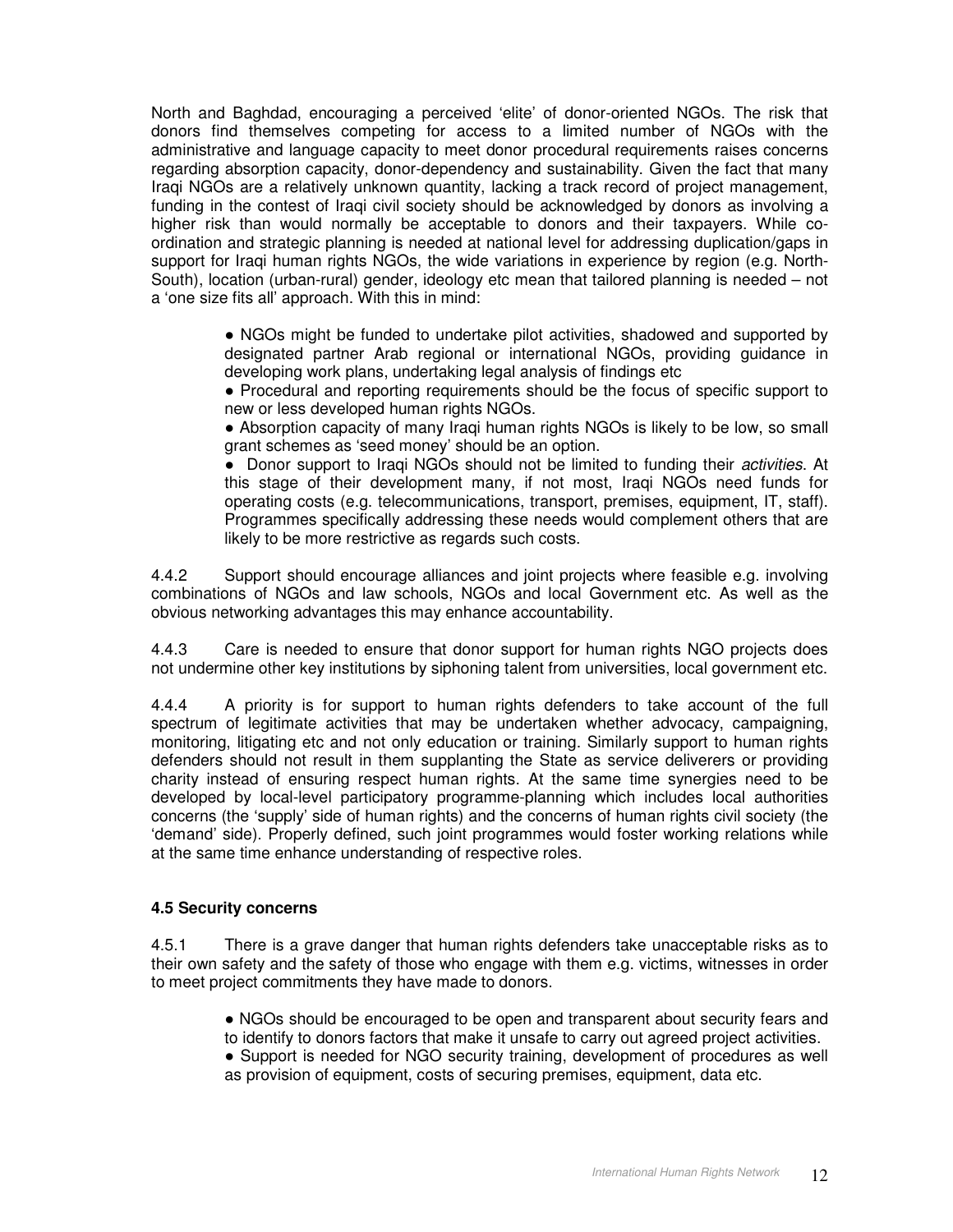Exchange of experience with NGOs working in similar conditions elsewhere in the region and with NGOs who specialise in providing support on security issues should be prioritised.

## **4.6 The right to participate**

4.6.1 The right to participate in decisions which affect one's life is both a core element of human dignity and the key to empowerment – the basis on which change can be achieved. It is both a means to the enjoyment of human rights, and a human right in itself.<sup>9</sup>

Participation is fundamentally about control: who makes decisions, where and how. Empowerment of those that are excluded is the key to achieving sustainable human rights change, including eradicating poverty. Future support to Iraqi human rights defenders raises the issue of respect for this right to participate, by the state, by occupying forces, by insurgents as well as by international interventions made in the name of improving the human rights situation.

4.6.2 Meaningful participation is not limited to voting in elections. It is an on-going process of inclusion and is both time- and resource-intensive and this will need to be reflected in the allocation of resources. It involves:

> Actively seeking out the voices of those who carry moral weight in Iraq (not just certain NGOs in Baghdad or Iraqi Kurdistan); and then ensuring that these voices are heard and have real influence;

> Ensuring participation in the diagnosis of the problems to be addressed; the design of international interventions and the evaluation of human rights impact of such interventions;

> • Recognising that to be meaningful participation must follow key guiding principles; local as well as national level input; participation as an on-going process; nondiscrimination and effective access to information.

Such meaningful participation does not simply 'happen'. It must be actively planned as part of Iraq's transition, even when it is not expected or demanded. Thus, a central issue is the quality of the participation in key debates – most immediately, the drafting of the Constitution. Ensuring the right to participate is respected presents a range of challenges where civil society is highly fractured. However, it is precisely when civil society is weak that support for effective participation is most needed.

> • Support is needed to ensure meaningful participation in the constitution drafting process, through seminars, NGO campaigns, media etc. These should draw on experience in other countries where NGOs effectively contributed to constitution drafting eg South Africa. Input from Human Rights Defenders should not be confined to drafting of a Bill of Rights section of the Constitution, given that central concerns will be the mechanisms/structures for enforcement of any Bill of Rights.

<sup>9</sup> See *The Right to Participate in International Human Rights Fieldwork*, IHRN (http://www.ihrnetwork.org policy discussions). Participation is a composite, cross-cutting, concept inherent in much of international human rights law, including: freedom of expression, association, assembly, the right to education, to receive and impart information, to self-determination, the obligation of states parties to make their human rights treaty obligations widely known, and under-pinned by the principle of non-discrimination. Participation is also referred to in specific ways including by: the Universal Declaration on Human Rights (article 21 the right to take part in the government, the will of the people as the basis of the authority of government, the right to vote); the International Covenant on Civil and Political Rights (article 25 the right to take part in the conduct of public affairs, to vote); the Convention on the Rights of the Child (article 12 one of its basic principles is respect for the views of the child and article 15 'safe spaces' in which they can be expressed); the Convention on the Elimination of Discrimination Against Women (participation of girls is a principle of 'paramount consideration' while article 14 refers to participation of rural women in the public and political life of their communities, and in particular in the design and implementation of development planning). .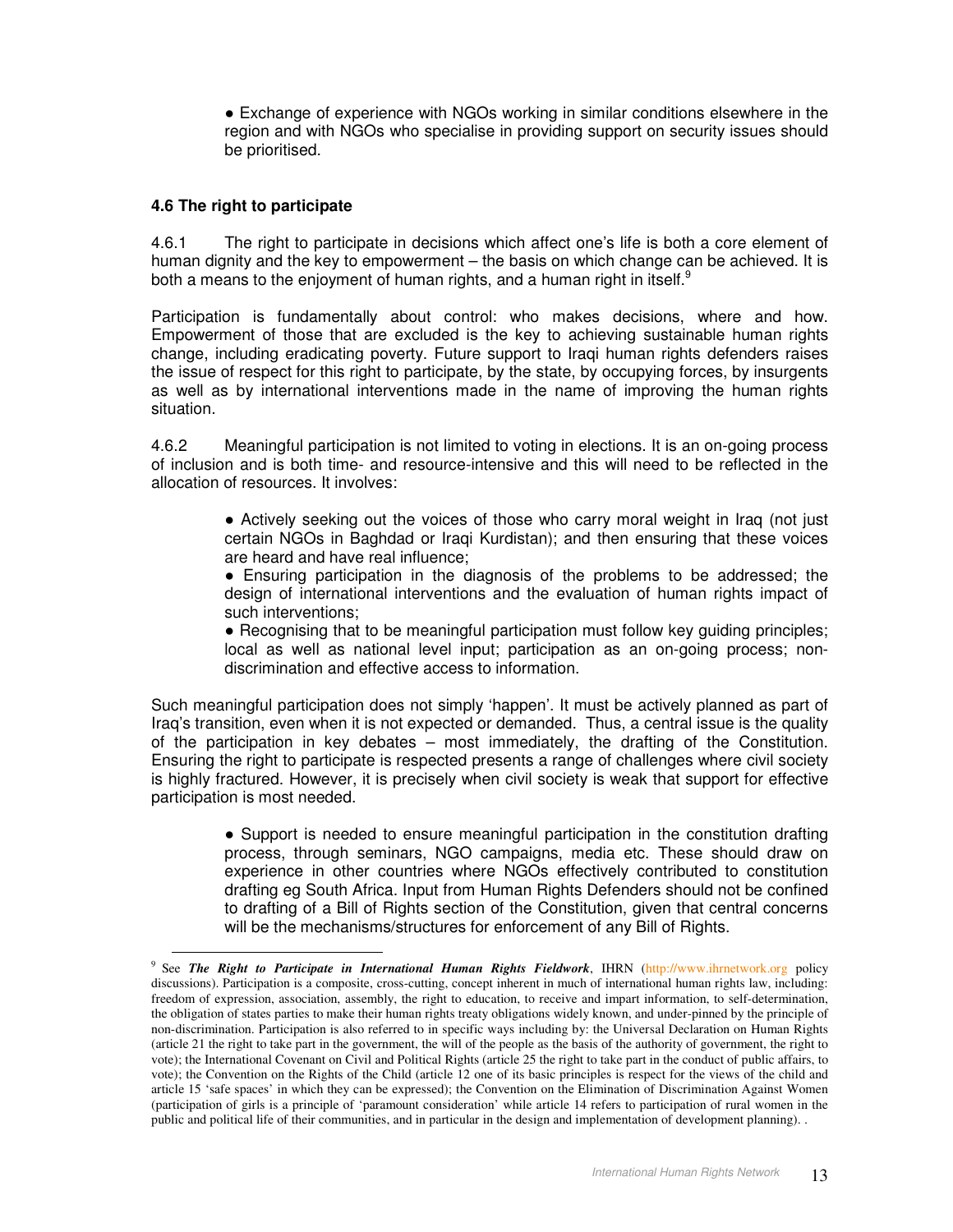Equally, support should be prioritised for participation in a national debate on whether and how a new Iraqi human rights institution(s) can play a positive role. Experience in other jurisdictions, highlights that lack of early input into such planning and 'ownership' of human rights commissions, ombudsmen etc can result in distrust by civil society. Assumptions as to the merit in such institutions should not ignore the priority that human rights defenders be persuaded of this merit (where it is substantiated) and the need for clarity as to respective functions etc.

## **4.7 NGO networking**

4.7.1 'Space' for human rights defenders to express and discuss divergent views amongst themselves in a constructive, collegial, atmosphere is of itself extremely important in the current context.

 Options include support for localised NGO-led consultation processes to identify priorities and proposed solutions, while in the process enhancing knowledge on the nature and status of human rights and human rights NGOs (training, media reports/interviews, Television and radio programmes, student essay competitions etc).

 An annual Forum of Iraqi Human Rights Defenders aimed at bringing together Iraqi and Arab region counterparts may help cross-fertilisation and networking without the need for a formal network. Different models for such fora can be adapted from other jurisdictions.

• Support should be considered to enable Iraqi human rights defenders to develop common positions and attend international human rights events to present them/influence others attending e.g. the UN Commission on human rights etc.

#### **4. 8 Co-ordinated training and materials**

4.8.1 Training of Iraqi human rights defenders including "training of trainers" has started. If experience in other jurisdictions is replicated this is likely to involve thousands of people trained in the course of hundreds of ad hoc workshops with little coherence, considerable duplication and human rights defenders spending a disproportionate time in generic training. There is a need for a co-ordination 'clearing house' for human rights training which would seek to address lessons identified from similar contexts elsewhere and undertake functions such as:

- Planning training of the basis of systematic needs assessment.
- Identifying recommended resource persons.
- Providing mobile teams of trainers of trainers as back-up to new trainers.

• Providing a resource on best practice in human rights training for both human rights NGOs and governmental actors responsible for human rights training (eg police, local authorities).

 Pooling reference material and training modules to achieve economies of scale by making them available to other projects and NGOs. Identifying substantive human rights materials as well as materials on NGO management, administration, security, fund-raising etc. available in Arabic and co-ordinating necessary translation.<sup>10</sup>

<sup>&</sup>lt;sup>10</sup> As part of the Amman programme IHRN is compiling a web portal of core human rights materials in Arabic on human rights and NGO capacity building, including both documents and web links. In light of current internet access difficulties in Iraq and download costs, a decision has been taken with the British Council to produce a CD Rom version which will be circulated through Amman participants and their contacts. The CD Rom aims to strike a balance between immediate need for core materials and a more comprehensive on-going compilation of materials.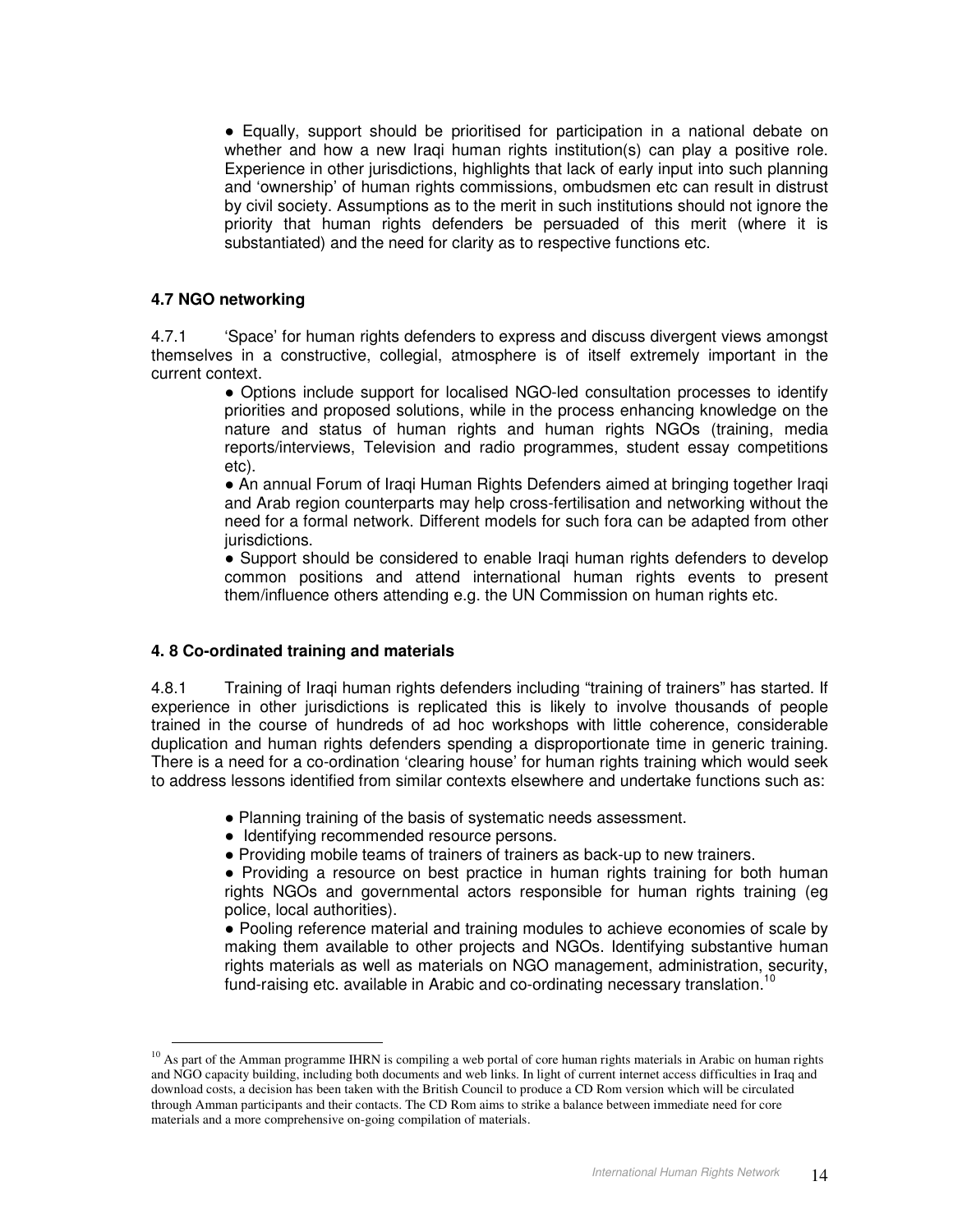Documenting who has been trained on what etc in the form of a database allowing NGOs to identify trainers to deliver subsequent training and fostering contacts with law schools and other institutions relevant to NGO training needs.

 Organising periodic training in Iraq (summer schools etc) as a means of building NGO capacity and encouraging networking among NGOs.

4.8.2 Linked to a Training Clearing House, support should be considered for Research and Resource Centres (some might be based in existing educational institutions and documentation centres). These would serve both as resources for human rights NGOs and encourage academics and students to get involved in NGO activities. Such Centres might be focus on selected sectors/issues (e.g. criminal justice) or specific groups (eg minorities or women/children). Such Centres might include resource materials, meeting space and training equipment and be available to NGOs.

4.8.3 Similarly, targeted participation by Iraqi HRDs in training courses for NGOs overseas has a role to play. At the moment application to such courses by Iraqi NGOs is based on access to the internet, language skills and contacts rather than a structured process to identify the most relevant people for relevant courses.<sup>11</sup> Participation in such courses should be linked to the development of a cadre of NGO trainers with selected participants mentored so as to be in a position to return to undertaking training of others.

4.8.4 Support for internships with regional and global NGOs: This is likely to be most effective if it is a structured scheme developed with NGOs involved in a training scheme. Host NGOs should have clear Terms of Reference and be paid for their time and supervision of interns. A structured scheme would aim to ensure that the most appropriate intern was placed within the most appropriate NGO etc. At the same time, interns from outside Iraq might be funded to undertake placements with Iraqi human rights NGOs to assist with international networking, human rights analysis etc.<sup>12</sup>

# **5. Conclusion**

As emphasised throughout, the Amman programme was an initial step in what needs to be a longer term and wider process to help Iraqi human rights NGOs identify their own capacitybuilding needs. That process needs to be systematically deepened and widened in coordination with the wide range of interested partners. This report will be disseminated in Arabic and English to participants in the Amman Programme, other applicants, the Iraqi Ministry of Human Rights, DFID and the British Council, relevant UN agencies, the European Commission, development agencies and embassies in Iraq and international and regional human rights organisations. It is hoped that these initial recommendations contribute to reflection on the process of capacity building being undertaken by actors involved in support to human rights in Iraq as well as by Iraqi human rights defenders themselves.

\*\*\*

<sup>&</sup>lt;sup>11</sup> For example, semester-length human rights short courses in the UK at the Universities of Nottingham and Birmingham; a range of shorter human rights summer schools and courses (in Arabic) offered by the Geneva-based NGO International Service for Human Rights and Arab Institute of Human Rights; distance courses such as those of Human Rights Education Association (HREA).

 $12$  For example human rights masters graduates. As well as building capacity of the individuals concerned such internships can also contribute to NGO networking.